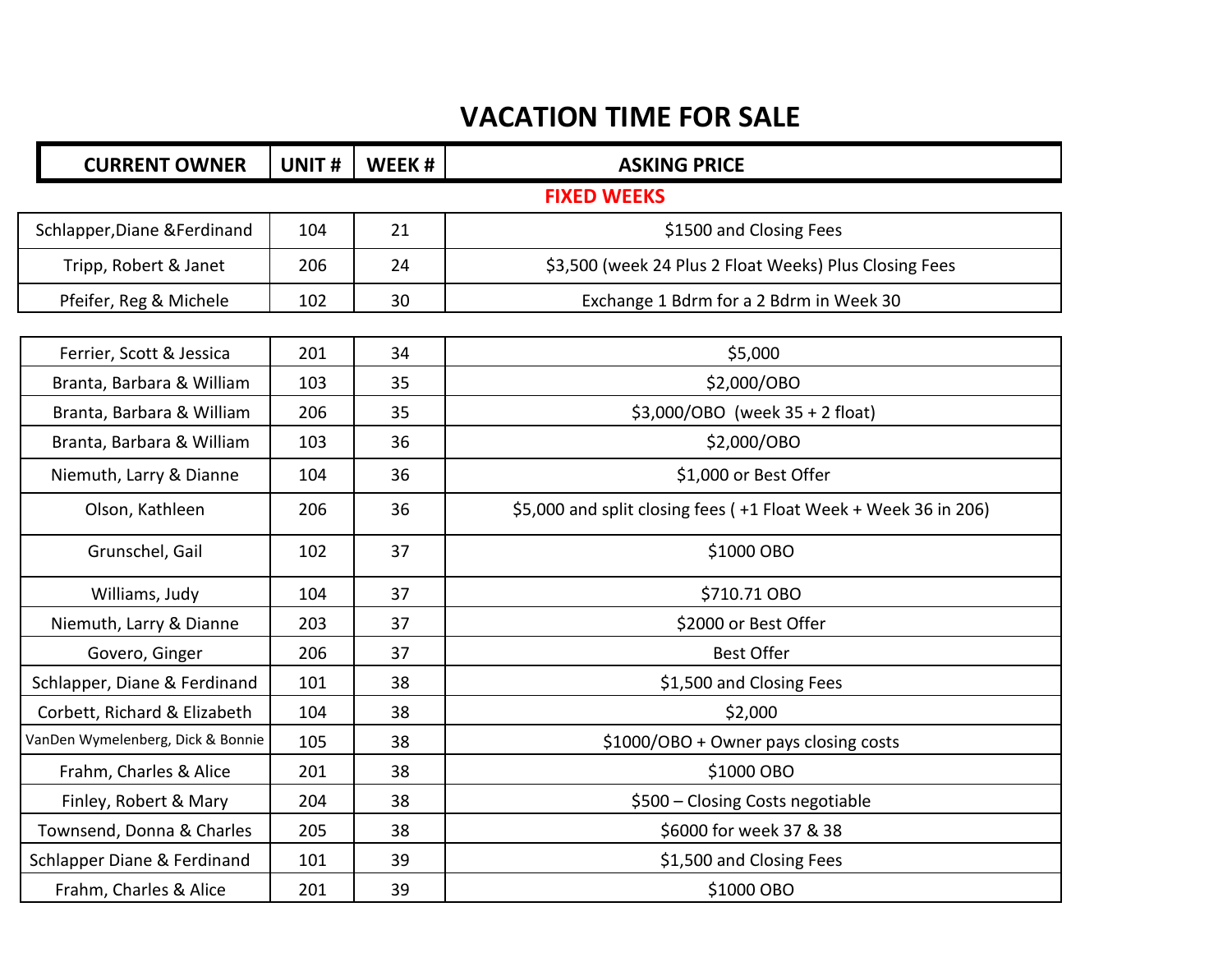| Beach, Charles & Maxine | 203 | 39 | \$500 + Closing Costs                        |
|-------------------------|-----|----|----------------------------------------------|
| Niemuth, Larry & Dianne | 205 | 40 | \$1,000                                      |
| Lepinski, Jerome        | 101 | 40 | \$500                                        |
| Buss, Mary              | 104 | 40 | <b>Best Offer</b>                            |
| Rondeau, Sally          | 105 | 40 | Closing Fees or Best Offer                   |
| Brookman, Ken & Carol   | 203 | 40 | $$1000 + Closing Costs$                      |
| Govero, Ginger          | 204 | 40 | <b>Best Offer</b>                            |
| Niemuth, Larry & Dianne | 103 | 52 | \$1,500 (add week 36, \$2,000) or Best Offer |
| Kay, Christine          | 201 | 51 | \$500 OBO + Buyer pays closing costs         |
| Kay, Christine          | 201 | 52 | \$500 OBO + Buyer pays closing costs         |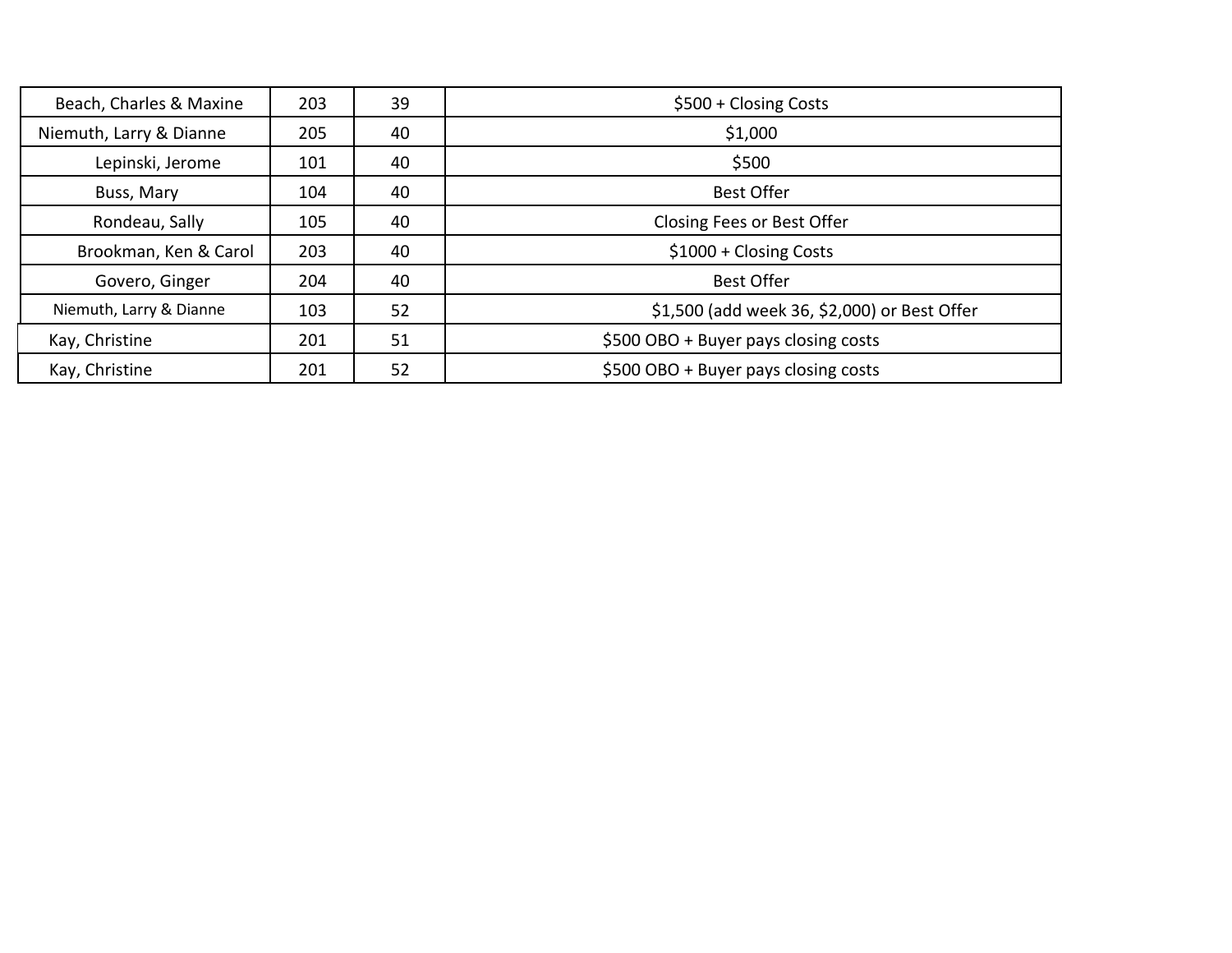|                             |     |       | <b>FLOAT WEEKS - 1 BEDROOM</b>          |
|-----------------------------|-----|-------|-----------------------------------------|
|                             |     |       |                                         |
| Hintertheuer, Joseph        | 101 | Float | \$500                                   |
| Mutza, Brad & Angie         | 101 | Float | \$1,000 + Maintenance and Closing Costs |
| Brueckner, Renee            | 102 | Float | \$100                                   |
| Carrol, Ruth                | 102 | Float | Free                                    |
| Schlapper Diane & Ferdinand | 102 | Float | Closing Fees/OBO                        |
| Schlapper Diane & Ferdinand | 102 | Float | Closing Fees/OBO                        |
| Carlson, Robert             | 102 | Float | Free                                    |
| Weissenfluh, Peter          | 102 | Float | Free - Owner Pays Closing Cost          |
| Kester, Pat                 | 103 | Float | \$500 - Buyer pays Closing Costs        |
| Singer, Joyce               | 103 | Float | <b>Closing Fees</b>                     |
| Chioni, Edward & Donna      | 103 | Float | <b>Closing Fees</b>                     |
| Chioni, Edward & Donna      | 103 | Float | <b>Closing Fees</b>                     |
| Buckowich, Dara & Kurt      | 104 | Float | <b>Closing Fees</b>                     |
| Salm, Sharon                | 105 | Float | Will split closing costs with buyer     |
| Schlapper Diane & Ferdinand | 105 | Float | Closing Fees/OBO                        |
| Schlapper Diane & Ferdinand | 105 | Float | Closing Fees/OBO                        |
| Schlapper Diane & Ferdinand | 105 | Float | Closing Fees/OBO                        |
| Schlapper Diane & Ferdinand | 105 | Float | Closing Fees/OBO                        |
| Schlapper Diane & Ferdinand | 105 | Float | Closing Fees/OBO                        |
| Wilke, Kathleen             | 105 | Float | \$100                                   |

## **REVISED June 16, 2022**